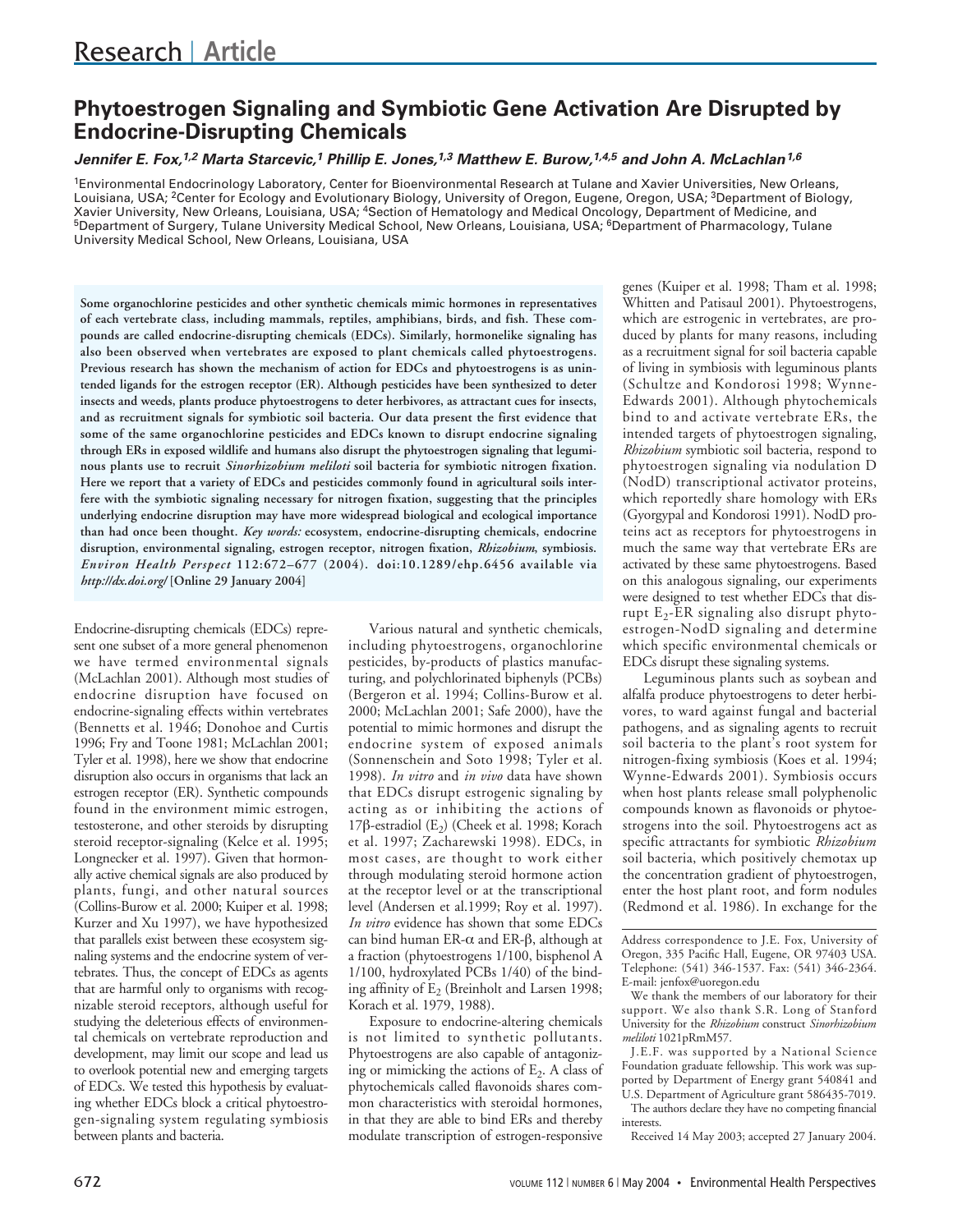carbon source offered by the plant, the *Rhizobium* fix atmospheric nitrogen into a form  $(NH_3;$  ammonia) the host plant uses as a natural fertilizer. Host specificity between plants and *Rhizobium* is regulated by the unique profile of phytoestrogens produced by the host plant, which are recognized by species-specific NodD proteins within *Rhizobium* soil bacteria. For example, the leguminous plant *Medicago sativa* (alfalfa) secretes specific identifying flavonoids (luteolin and apigenin) into the soil to recruit the soil bacterium *Sinorhizobium meliloti* for symbiosis (Peters and Long 1988). Luteolin interacts with constitutively expressed rhizobial NodD receptors, leading to transcription of a suite of nodulation (*nod*) genes crucial for symbiosis (Peters et al. 1986). Therefore, luteolin-NodD signaling is both necessary and sufficient for initiating the events leading to nitrogen-fixing symbiosis beneficial to both plant and bacteria (Bladergroen and Spaink 1998; Spaink et al. 1987).

Phytochemicals produced by one species of host plant not only recruit their specific symbiotic bacteria but also antagonize the recruitment of symbiotic bacteria to competing host plant species. For instance, the symbiosis between alfalfa and *S. meliloti* bacteria, which is initiated when the alfalfa-produced phytochemicals luteolin and apigenin signal to *S. meliloti* NodD receptors, is antagonized by the soybean- or clover-produced phytochemicals chrysin and coumestrol (Peters et al. 1986; Peters and Long 1988; Redmond et al. 1986). Therefore, *S. meliloti* NodD receptors are ligand-dependent transcriptional activator proteins that are turned on or off by specific recognition of flavonoid ligands, and this NodD-ligand specificity regulates transcription of key *nod* genes (Spaink et al. 1987). Because symbiosis relies on the specificity of phytochemical signaling via NodD receptors, we hypothesize that natural and synthetic chemicals present in the environment that mimic or interfere with this phytochemical signaling to *S. meliloti* NodD receptors may disrupt *nod* gene expression crucial to symbiosis.

#### **Materials and Methods**

*Chemicals.* The insecticides and PCBs (> 99% pure) were purchased from AccuStandard (New Haven, CT); dichlorodiphenyltrichloroethane (DDT) and its metabolites (99% pure) from Aldrich (Milwaukee, WI);  $E_2$  and diethylstilbestrol (DES) (98% pure) from Sigma Chemical Company (St. Louis, MO); and the phytochemicals (> 99% pure) from INDOFINE Chemical Co., Inc. (Belle Mead, NJ). All chemicals were obtained neat and dissolved in dimethyl sulfoxide (DMSO).

*Bacterial strain.* The bacterial strain used in this study was *S. meliloti* strain 1021 pRmM57, a wild-type *Rhizobium* strain

containing a plasmid-borne *nodC*-*lac*Z gene fusion and an additional copy of the *nodD1* gene, which was donated by S.R. Long (Mulligan and Long 1985).

*Bacterial growth assay.* Overnight cultures of *S. meliloti* 1021 pRmM57 (5 mL) were grown at 30°C and used to inoculate 200 mL TY (tryptone/yeast extract) media plus 50 µg/mL spectinomycin. Each inoculated flask received 1 µM luteolin, to mimic the conditions of our *in vitro* β-galactosidase (β-gal) assay, as well as either vehicle (DMSO) or one EDC to be tested [50 µM chrysin, 50 µM *o,p´*-DDT, or 50 µM pentachlorophenol (PCP)] (Figure 1). Bacterial growth was monitored at time zero and at all subsequent time points by measuring the absorbance at 595 nm (A595) (Sambrook et al. 1989).

*HPLC-MS determination of crossreactivity.* To determine if secondary products are formed through interactions between the strongest inhibitor of *nod* gene induction (PCP) and luteolin, qualitative analyses of incubation medium was performed using HPLC-mass spectrometry (HPLC-MS) electrospray ionization. All analyses were performed on a ThermoFinnigan LCQ DUO using an ESI interface (Agilent Technologies, Palo Alto, CA) operating in the negative ionization mode. The 25-µL aliquots were injected on a 5 cm  $\times$  4.6 mm  $\times$  5 µm 300SB–C8 Zorbax reverse-phase HPLC column (Agilent Technologies, Palo Alto, CA) at a flow rate of 0.25 mL/min. The mobile phase was 30% acetonitrile in 10 mM ammonium acetate held isocratic for the first 3 min, followed by a linear gradient from 30 to 40% acetonitrile over 10 min, a second linear gradient from 40 to 50% over 20 min, then a constant gradient for 50–65% acetonitrile over 10 min before returning to the original composition.

Delivery of sample effluent into the 250°C heated ionized capillary was controlled using a sheath gas flow rate of 20 psi. The source voltage was set at 4.5 kV. Positive identification of PCP, luteolin, and possible intermediates were confirmed by performing three scan events.



**Figure 1.** No inhibition of growth of *S. meliloti* cultures by EDCs and inhibitory phytochemicals at a concentration of 50 µM, the highest dose tested for effects on *nod* gene activation in all experiments. See "Materials and Methods" for details.

The first event was a full scan between 60 and 500 amu (atomic mass units), the second was an MS-MS scan of daughter peaks at 265.3 amu with 20% collision energy being applied to the parent ion, and the third was an MS-MS scan of daughter peaks at 285.3 amu with 20% collision energy being applied to the parent ion.

**In vitro** β*-galactosidase assay.* For β-gal assays, liquid cultures of *S. meliloti* 1021 pRmM57 were grown in TY media plus 50 µg/mL spectinomycin overnight at 30°C. For the assays, 50 µL of the overnight culture was added to 950 µL TY plus spectinomycin. To test dose-dependent induction of *nod* genes, increasing concentrations of luteolin (50 nm–50 µm) were added (Figure 2). On the basis of reports by Peters and Long (1988) and Spaink et al. (1989), the amount of *nod* gene expression elicited by 1 µM luteolin alone was chosen as 100% gene induction in all remaining experiments. As a control, vehicle (DMSO) alone was tested for induction and antagonistic effects. To test for possible agonistic activity, each environmental chemical was tested at each concentration alone for effects on *nod* gene expression (data not shown). In addition, each environmental chemical was tested at all concentrations in the presence of 1 µM luteolin to determine if any antagonistic effects on *nod* gene expression were caused by the presence of any of the environmental chemicals (Figure 3, Table 1). The solvent



**Figure 2.** Luteolin activation of *nod* gene transcription determined by β-gal assay. See "Materials and Methods" for details.



**Figure 3.** *nod* Gene induction antagonized by EDCs as determined by the β-gal reporter gene assay. Each of the chemicals significantly inhibited luteolin-NodD responsive *nod* gene activation in a dose-dependent manner from 100 nM to 50 µM.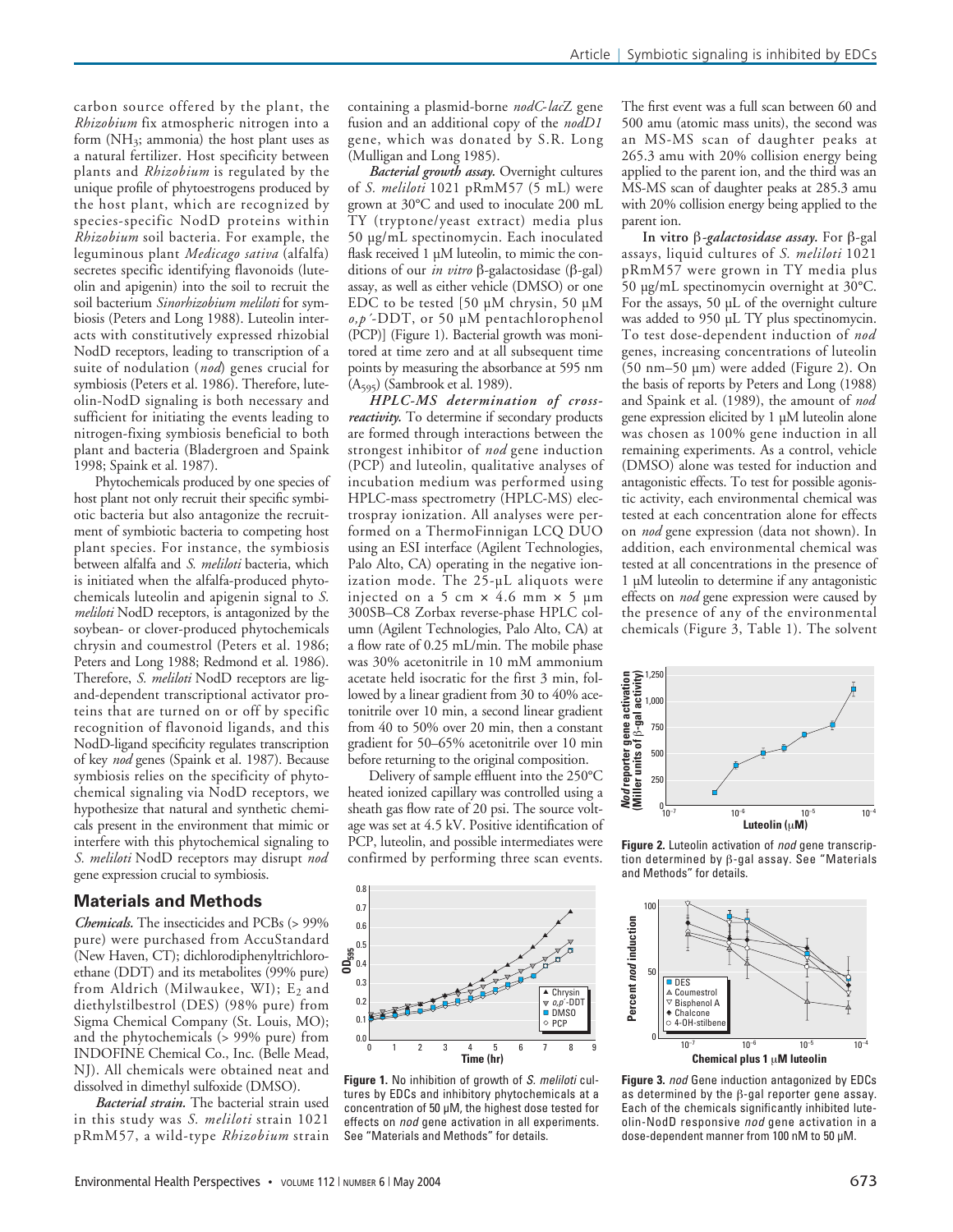concentration did not exceed 1% in the assays. In all cases, after a 3-hr incubation at 30°C, the bacteria were recovered by centrifugation at 15,000  $\times$  *g* for 5 min, and a β-gal assay was performed as described (Miller 1972; Mulligan and Long 1985). Briefly, the cell pellet was resuspended in 700 µL Z-buffer (60 mM  $Na<sub>2</sub>HPO<sub>4</sub>$ , 40 mM  $Na<sub>2</sub>H<sub>2</sub>PO<sub>4</sub>$ , 10 mM KCl, 1 mM MgSO4, and 35 mM β-mercaptoethanol) and permeabilized by the addition of 25 µL CHCl<sub>3</sub> and 25 µL 0.1% SDS followed by vortexing for 45 sec. The reaction was equilibrated at 30°C for 10 min, then 250 µL *o*-nitrophenyl β-D-galactopyranoside (4 mg/mL in Z-buffer) was added and the reaction returned to 30°C until the appropriate color was reached. The reaction was terminated by the addition of 500 µL 1 mM NaCO<sub>3</sub>. The cell debris was removed by centrifugation, and absorbance was measured at A420. Bacterial number was monitored by measuring the absorbance at A<sub>595</sub>. Miller units were determined using the following formula:  $A_{420}/(A_{595}$  of 1/10 dilution of cells  $\times$  volume of culture  $\times$  length of incubation)  $\times$  1,000. The data are representative of at least three independent experiments with three replicates.

*BLAST protein homology analysis.* We used the National Institutes of Health (NIH) Basic Local Alignment Search Tool (BLAST) program (NIH 2002) to compare *S. meliloti* NodD proteins (I, II, and III) with ER-α and ER-β, searching for any amino acid sequence homology between the NodD proteins and the ERs.

## **Results**

*EDCs do not significantly inhibit growth of* **S. meliloti** *soil bacteria.* To determine if the EDCs used in our *in vitro* β-gal reporter assays were overtly toxic to *S. meliloti* at the concentrations tested, we compared bacterial growth in the presence or absence of the maximum dose  $(50 \mu M)$  of several EDCs used in our assays (Figure 1). Chrysin, the known phytochemical inhibitor of *nod* gene signaling, was also tested for effects on bacterial growth and had no deleterious effects on bacterial growth even at 50 µM (Peters and Long 1988). In addition, both the most potent synthetic inhibitor and a midrange synthetic inhibitor, PCP and *o,p´*-DDT, respectively, had no negative effects on growth of *S. meliloti*.

*Cross-reactivity of EDC and agonist is not a mechanism of* **nod** *gene inhibition.* To determine whether EDCs used in our *in vitro* β-gal assay were directly sequestering, binding, or altering the chemical composition of the agonist, luteolin, as a mechanism for inhibiting *nod* gene expression, we incubated luteolin and the strongest EDC inhibitor, PCP, and analyzed the products formed. HPLC-MS<sup>2</sup> analysis of incubated growth medium amended with PCP and luteolin did not show evidence of cross-reactivity or the production of a third intermediate during time-course incubation. Because the only products found at any time during incubation were PCP and luteolin, and no third intermediate or degradation products were detected, we conclude that the most potent inhibitor of *nod* gene expression, PCP, does not inhibit luteolin-signaling activity by direct substrate–inhibitor interaction.

*A wide range of environmentally relevant EDC concentrations were tested.* As a representative group of *nod* antagonists, DDT and its metabolites were tested in a full range of concentrations for a dose-dependent reduction of *nod* gene expression. Based on reported soil concentrations of EDCs, including those

**Table 1.** Many different classes of EDCs inhibit *nod* gene induction.

| Chemical                      | Percent inhibition of<br>nod expression $(I_{max})$ | $IC_{20}$            | $IC_{50}$            | Chemical                 | Percent inhibition of<br>nod expression $\left(\right _{\text{max}}\right)$ | $IC_{20}$            | $IC_{50}$            |
|-------------------------------|-----------------------------------------------------|----------------------|----------------------|--------------------------|-----------------------------------------------------------------------------|----------------------|----------------------|
| Insecticides                  |                                                     |                      |                      | Fungicide                |                                                                             |                      |                      |
| PCP                           | 90                                                  | $2.1 \times 10^{-7}$ | $9.9 \times 10^{-7}$ | Vinclozolin              | None                                                                        |                      |                      |
| Methyl parathion              | 89                                                  | $1.2 \times 10^{-7}$ | $4.3 \times 10^{-7}$ | Plasticizers             |                                                                             |                      |                      |
| Kepone                        | 42                                                  | $2.8 \times 10^{-7}$ |                      | <b>Bisphenol A</b>       | 66                                                                          | $2.9 \times 10^{-6}$ | $1.7 \times 10^{-5}$ |
| $p, p'$ -DDT                  | 45                                                  | $7.6 \times 10^{-8}$ |                      | tert-Octylphenol         | 25                                                                          | $8.7 \times 10^{-6}$ |                      |
| $p, p'$ -DDE                  | 44                                                  | $7.6 \times 10^{-8}$ |                      | 4-Nonylphenol            | 20                                                                          | $7.0 \times 10^{-6}$ |                      |
| $o, p'$ -DDT                  | 43                                                  | $3.4 \times 10^{-7}$ |                      | Benzyl butylphthatlate   | 19                                                                          |                      |                      |
| $o, p'$ -DDE                  | 42                                                  | $8.2 \times 10^{-8}$ |                      | PCBs                     |                                                                             |                      |                      |
| $p, p'$ -DDD                  | 35                                                  | $1.0 \times 10^{-7}$ |                      | 4-0H-2',3',4',5'-PCB     | 60                                                                          | $1.7 \times 10^{-7}$ | $5.4 \times 10^{-6}$ |
| $o.p'$ -DDD                   | 34                                                  | $1.3 \times 10^{-7}$ |                      | 4-0H-2',4',6'-PCB        | 56                                                                          | $4.6 \times 10^{-6}$ | $3.2 \times 10^{-5}$ |
| Hexachlorocyclohexane         | 24                                                  | $3.7 \times 10^{-6}$ |                      | Arochlor                 | 27                                                                          | $8.8 \times 10^{-5}$ |                      |
| Dicofol                       | 22                                                  | $4.2 \times 10^{-6}$ |                      | $3,3',4,5-PCB$           | 23                                                                          | $5.9 \times 10^{-5}$ |                      |
| Malathion                     | 20                                                  | $8.1 \times 10^{-6}$ |                      | 2.3.4.5-PCB              | 15                                                                          |                      |                      |
| Lindane                       | 13                                                  |                      |                      | 2,4,6-PCB                | None                                                                        |                      |                      |
| Toxaphene                     | 7                                                   |                      |                      | PAHs                     |                                                                             |                      |                      |
| Methoprene                    | 5                                                   |                      |                      | 6-OH chrysene            | 29                                                                          | $9.3 \times 10^{-6}$ |                      |
| Endosulfan                    | None                                                |                      |                      | cis-Nonachlor            | 12                                                                          |                      |                      |
| Endosulfan sulfate            | None                                                |                      |                      | Hormone-active compounds |                                                                             |                      |                      |
| Methoxychlor                  | None                                                |                      |                      | <b>DES</b>               | 55                                                                          | $5.0 \times 10^{-7}$ | $3.2 \times 10^{-5}$ |
| Aldrin                        | None                                                |                      |                      | 4-OH-stilbene            | 53                                                                          | $3.1 \times 10^{-6}$ | $2.6 \times 10^{-5}$ |
| Dieldrin                      | None                                                |                      |                      | Zearalenone (fungal)     | 33                                                                          | $2.1 \times 10^{-6}$ |                      |
| Carbofuran                    | None                                                |                      |                      | Progesterone             | 17                                                                          |                      |                      |
| S-Ethyl dipropylthiocarbamate | None                                                |                      |                      | ICI 182.780              | 15                                                                          |                      |                      |
| <b>Diazinon</b>               | None                                                |                      |                      | Testosterone             | 10                                                                          |                      |                      |
| Dursban                       | None                                                |                      |                      | Estriol                  | $\overline{7}$                                                              |                      |                      |
| <b>Herbicides</b>             |                                                     |                      |                      | E <sub>2</sub>           | None                                                                        |                      |                      |
| $2,4,5 - T$                   | 37                                                  | $6.8 \times 10^{-6}$ |                      | Phytochemicals           |                                                                             |                      |                      |
| $2,4-D$                       | 32                                                  | $7.0 \times 10^{-6}$ |                      | Genistein                | 86                                                                          | $9.4 \times 10^{-8}$ | $6.9 \times 10^{-7}$ |
| Pendimethalin                 | 16                                                  |                      |                      | Chrysin                  | 85                                                                          | $1.5 \times 10^{-7}$ | $7.0 \times 10^{-7}$ |
| Trifluralin                   | 12                                                  |                      |                      | Coumestrol               | 76                                                                          | $1.2 \times 10^{-7}$ | $8.8 \times 10^{-6}$ |
| Atrazine                      | $10$                                                |                      |                      | Chalcone                 | 60                                                                          | $1.7 \times 10^{-6}$ | $6.7 \times 10^{-6}$ |
| Metolachlor                   | 10                                                  |                      |                      | Kaempferol               | 59                                                                          | $3.6 \times 10^{-6}$ | $8.5 \times 10^{-6}$ |
| Alachlor                      | None                                                |                      |                      | Daidzein                 | None                                                                        |                      |                      |
| trans-Nonachlor               | None                                                |                      |                      | Apigenin                 | None                                                                        |                      |                      |
| Acetochlor                    | None                                                |                      |                      |                          |                                                                             |                      |                      |

Abbreviations: IC<sub>20</sub>, concentration that inhibits 20%; IC<sub>50</sub>, concentration that inhibits 50%; I<sub>max</sub>, maximal inhibition. Each EDC was tested for the ability to significantly inhibit the amount of *nodC-lacZ* reporter gene transcription induced by 1-µM luteolin inducer (set as 100% induction) and measured by quantitative β-gal assay. See "Materials and Methods" for details. Results are the average of at least three independent experiments.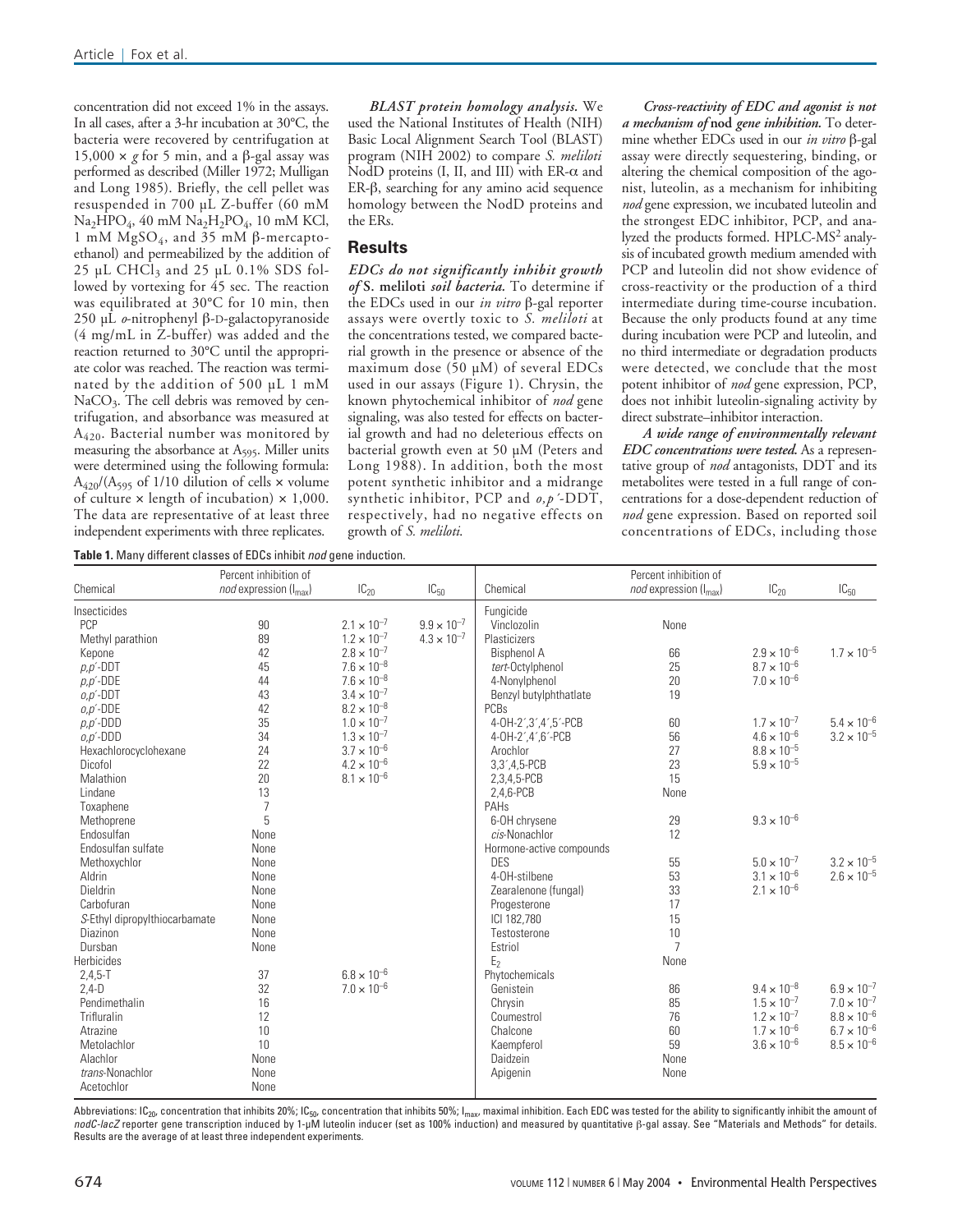presented in Table 2, and a recent report of 40 different soils in the midwestern United States that found total DDT concentrations (DDT plus all metabolites) to be about 10 ppb (Aigner et al. 1998), we tested DDT and its metabolites at concentrations ranging from 50 nM to 50 µM (Table 1). Both isomers of DDT (*o,p´*-DDT and *o,p´*-DDT) significantly decreased luteolin-induced *nod* gene activation at all concentrations > 100 nM (Table 1). Other chemicals, tested at a range of concentrations, caused statistically significant inhibition of luteolin-NodD–induced *nod* gene expression at concentrations as low as 100 nM, including PCP, methylparathion, and the herbicides (2,4-dichlorophenoxy)acetic acid (2,4-D) and (2,4,5-trichlorophenoxy)acetic acid (2,4,5-T) (Table 1).

*One EDC induces nodulation gene expression.* To determine whether various natural and synthetic chemicals could independently induce expression of *nod* genes, effects on reporter gene expression were measured in the presence of each chemical alone (no luteolin added) (Miller 1972; Mulligan and Long 1985). When the reporter strain was treated with the natural phytochemical agonists luteolin or apigenin alone, *nod* gene expression was induced 100% and 40%, respectively, which is consistent with previous reports of agonist activity in *S. meliloti* (Peters and Long 1988). Bisphenol A was the only synthetic chemical that, when added alone at a concentration of 50 µM, was able to induce *nod* gene expression 30% above control. None of the other synthetic chemicals tested significantly induced *nod* gene expression above control.

*Many EDCs inhibit nodulation gene expression.* Many different classes of synthetic environmental chemicals that affect estrogenresponsive gene expression in vertebrates were tested in our system for effects on luteolin-NodD signaling (Figure 3, Table 1). DDT and its metabolites dichlorodiphenyldichloroethane (DDD) and dichlorodiphenyldichloroethylene (DDE) inhibited luteolin-induced *nod* gene expression an average of 45% (Table 1). Other organochlorine pesticides inhibited *nod* gene expression, including PCP and methyl parathion, which both inhibited luteolin-induced *nod* gene expression by 90% (Table 1) (Fox et al. 2001). Although these pesticides had detrimental effects on *nod* gene expression, other EDCs, environmental chemicals, and organochlorine pesticides showed no appreciable effects (Table 1). Herbicides and polyaromatic hydrocarbons (PAHs) were also tested and had a lesser but statistically significant effect on *nod* gene expression controlled by luteolin-NodD signaling. PCBs inhibited luteolin-NodD signaling, resulting in as much as 85% inhibition of *nod* gene expression. Plastics by-products such as bisphenol A reduced *nod* gene induction by 66% (Figure 3, Table 1). As the only synthetic chemical shown to induce *nod* gene expression as well as inhibit NodD–induced *nod* gene expression, bisphenol A appears to act as a partial inducer/ antiinducer, depending on the profile of chemicals present in the environment.

*Natural and synthetic estrogens affect nodulation gene expression.* Because of reported genetic homology between NodD and ER-α (Gyorgypal and Kondorosi 1991),

**Table 2.** Environmental data on pesticides and EDCs in agricultural soil.

|                       | Pounds applied<br>per year (U.S.) | Concentration detected<br>in soil $(\mu q/kg)$ | Half-life in soil<br>(range)              |
|-----------------------|-----------------------------------|------------------------------------------------|-------------------------------------------|
| Insecticides          |                                   |                                                |                                           |
| <b>PCP</b>            | 24 million <sup>a</sup>           | $< 1 - 590a$                                   | 15-60 days <sup>a</sup>                   |
| Methyl parathion      | 6 million <sup>b</sup>            | $< 1 - 44^a$                                   | $5 - 30$ days <sup>c</sup>                |
| $p, p$ -DDT           | d                                 | $< 1 - 68e$                                    | 300 days-15 years <sup>c</sup>            |
| $p, p'$ -DDE          | d                                 | $< 1 - 240^e$                                  | 2-16 years <sup><math>c</math></sup>      |
| $o, p'$ -DDT          | d                                 | $< 1 - 42e$                                    | 300 days-15 years <sup>c</sup>            |
| $0, p'$ -DDE          | d                                 | $< 1 - 22e$                                    | 2-16 years <sup><math>c</math></sup>      |
| $p, p'$ -DDD          | d                                 | $< 1 - 130^e$                                  | 2-16 years <sup><math>c</math></sup>      |
| $o.p'$ -DDD           | d                                 | $< 1 - 150^e$                                  | 2-16 years <sup><math>c</math></sup>      |
| Hexachlorocyclohexane | 200.000 <sup>f</sup>              | $< 1-5e$                                       | $25 - 100$ days <sup><math>f</math></sup> |
| Dicofol               | 800.000 <sup>b</sup>              | $< 1 - 26a$                                    | 45-68 days $c$                            |
| Malathion             | 12.5 million <sup>g</sup>         | $< 1 - 690g$                                   | 1-14 days <sup>g</sup>                    |
| Lindane               | 200.000 <sup>f</sup>              | $< 1 - 500f$                                   | 100-1,464 days <sup>c</sup>               |
| Toxaphene             | 3.7 million $^h$                  | $< 100 - 630e$                                 | $9 - 500$ days <sup>c</sup>               |
| <b>Herbicides</b>     |                                   |                                                |                                           |
| $2,4,5 - T$           | 600.000 <sup>b</sup>              | $< 1 - 380a$                                   | 12-69 days $c$                            |
| $2.4-D$               | 41 million $b$                    | $< 1 - 38^a$                                   | $2 - 15$ days <sup>c</sup>                |
| Pendimethalin         | 27 million $^b$                   | $< 1 - 30a$                                    | 90-480 days <sup>c</sup>                  |
| Trifluralin           | 22 million $b$                    | $< 1 - 860^{\circ}$                            | 15-132 days $c$                           |
| Atrazine              | 75 million <sup>b</sup>           | $< 1 - 82^a$                                   | 18-402 days $c$                           |
| Metolachlor           | 67 million $^b$                   | $< 1 - 856^{\circ}$                            | 12-292 days $c$                           |
| PCBs                  |                                   |                                                |                                           |
| <b>Total PCBs</b>     |                                   | $< 1 - 13,000t$                                | 10 days-18 years/                         |

*<sup>a</sup>*Data from the National Library of Medicine (2001). *b*Data from Gianessi and Silvers (2000). *c*Data from the Agricultural Research Service (2001). *d*U.S. production discontinued in 1972. *e*Data from the U.S. Geological Survey (1998). *<sup>f</sup>* Data from the Agency for Toxic Substances and Disease Registry (ATSDR 2003). *g*Data from the ATSDR (2001). *h*Data from the ATSDR (1996). *<sup>i</sup>* U. S. production discontinued in 1976. *<sup>j</sup>* Data from the United Nations Environment Program (2003).

the endogenous ER ligand  $E_2$  was tested for effects on NodD-activated gene expression. E2 alone caused no induction of *nod* gene expression, and  $E_2$  did not inhibit luteolin-NodD activation of *nod* genes (Table 1). DES is a synthetic estrogen known to bind  $ER-\alpha$ with 1,000 times greater affinity than  $E_2$ (Korach et al. 1979, 1988). No effect was seen when DES was added alone, but DES inhibited luteolin-induced *nod* gene expression by 50% at 50 µM (Figure 3). Therefore, DES, which is derived from a stilbene plant product core, but not vertebrate steroids such as  $E_2$ , blocked the ability of luteolin-NodD–induced *nod* gene expression.

*NodD and ER proteins do not share sequence homology.* NodD and ER-α share affinity for many of the same phytoestrogen ligands and have been reported to share ligand-binding domain sequence homology (Gyorgypal and Kondorosi 1991). Using the BLAST program, we compared NodD to ER-α and ER-β and found no significant sequence homology at the nucleotide or amino acid level.

### **Discussion**

We tested 62 natural and synthetic environmentally relevant EDCs using a reporter gene assay to quantify any effects on symbiotic *nod* gene expression. After an expanded study, we now report that environmentally relevant concentrations of 45 of the 62 EDCs and organochlorine pesticides statistically significantly inhibited luteolin-NodD receptor signaling and symbiotic *nod* gene activation. Among other well-characterized endocrine-disrupting organochlorine pesticides, we also analyzed the effects of PCBs, PAHs, and plasticizers and found that many of these EDCs inhibit luteolin-NodD signaling and *nod* gene expression. We have shown that many EDCs exhibit dose–responsive, concentration-dependent inhibition of luteolin-NodD–induced *nod* gene expression. In addition, we have previously shown that EDC inhibition of *nod* gene expression can be overcome by increasing concentrations of luteolin, the natural agonist for the NodD receptor (Fox et al. 2001). Our *in vitro* studies tested concentrations of EDCs ranging from 50 nM to 50 µM and found no toxicity (Figure 1) or systemic effects on *S. meliloti* soil bacteria, which have been reported to survive up to 5-mM concentrations of such EDCs (Welp and Brummer 1999). Based on these observations and our data, we suggest that a competitive binding mechanism is responsible for EDC inhibition of luteolin-NodD–induced *nod* gene expression.

Symbiotic *Rhizobium* soil bacteria are found ubiquitously within the first 10 inches below ground in agricultural fields. Endocrinedisrupting pesticides routinely sprayed on agricultural crops are present in high concentrations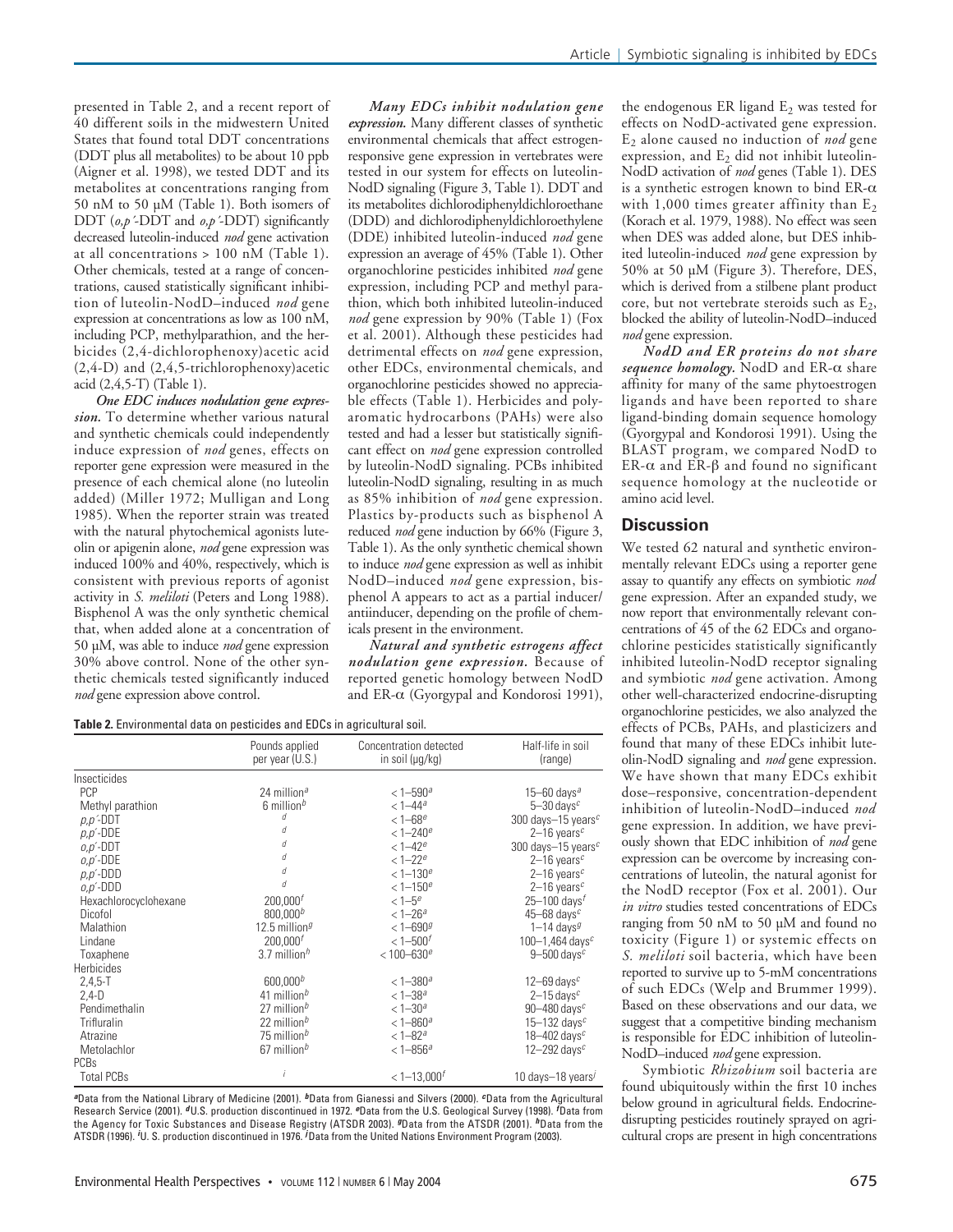in this same soil environment in which phytoestrogen signaling and nitrogen-fixing symbiosis occur. For example, despite the suspension of DDT use in the United States in 1972, its extremely long half-life has made DDT and its metabolites among the most readily detectable contaminants in agricultural areas where it was formerly used (Aigner et al. 1998; Falconer et al. 1997). Quantities of DDT and other EDCs measured and reported by various U. S. government agencies are shown in Table 2. In addition, a recent sampling of 40 different soils in the midwestern United States found total DDT concentrations (DDT plus all metabolites) to be 10 ppb (Aigner et al. 1998). Wildlife exposure data have shown concentrations of *p,p´*-DDE as high as 20 µM in alligator eggs in Lake Apopka, Florida (Heinz et al. 1991). Similarly, agricultural soil concentrations of DDT, DDD, DDE, and other environmentally persistent compounds, such as PAHs, have been measured in the micromolar and millimolar range (Cooke and Stringer 1982; Falconer et al. 1997). Although detectable quantities of EDCs are measurable in the United States (Table 2), which has imposed limited-use restrictions or bans on many pesticides and EDCs, soil concentrations of these pesticides and EDCs are likely to be much higher in developing countries where many of these pesticides are still in use (Longnecker et al. 1997; U.S. Geological Survey 1998).

Many factors (solubility, concentration, sorption to soil particles, half-life) influence the bioavailability of pesticides to *Rhizobium* bacteria. Nevertheless, the routine application of high concentrations of pesticides to crops that rely on *Rhizobium* symbiosis results in transiently high soil concentrations of pesticides at levels we have shown to significantly antagonize symbiotic signaling. Pesticideinduced inhibition of symbiotic signaling, although not directly lethal to crops or *Rhizobium* bacteria, would produce a net result of delayed and/or suboptimal recruitment of bacteria to legume plants during the crucial seasonal window of crop growth, when the nitrogen-fixing abilities of rhizobia are needed the most.

Because the bacterial cascade of events regulating symbiosis is carried out by the *nod* genes, EDC inhibition of *nod* genes is a direct threat to nitrogen-fixing symbiosis and may have deleterious effects on soil nitrogen concentrations in many pesticide-treated agricultural fields (Schultze and Kondorosi 1998; van Rhijn and Vanderleyden 1995). In fact, interactions between symbiotic soil bacteria and synthetic EDCs that jeopardize nitrogen fixation would be expected to alter microbial species balance and reduce plant yields in heavily pesticide-treated or polluted areas (Leach and Givnish 1996; Zahran 1999). Our

previous studies support this theory (Fox et al. 2001) by showing that EDC inhibition of phytoestrogen-NodD signaling *in vitro* resulted in fewer *S. meliloti* bacteria recruited to alfalfa roots *in vivo*. We have shown, both *in vitro* and *in vivo*, that some EDCs which disrupt vertebrate hormone signaling also inhibit plant-bacterial signaling necessary for symbiosis. When fewer bacteria are recruited to plant roots, nitrogen-fixing symbiosis is inhibited. A reduction in symbiotically produced natural nitrogenous results in reduced crop yields, which must be supplemented by adding costly synthetic nitrogenous fertilizer to affected fields.

Although our data demonstrate inhibition of symbiosis by pesticides *in vitro* or *in situ* in the laboratory, agricultural studies have shown negative effects of pesticides at the whole-crop level. Such studies have shown that synthesis of phenolic phytoestrogens, necessary for recruiting soil bacteria for symbiosis, is altered by the application of pesticides (Daniel et al. 1999). Herbicide application reduces the total amount of and alters the production levels of multiple phytochemicals in treated plants (Daniel et al. 1999). These findings are significant because the amount and exact profile of phytochemicals produced by a plant directly correlates with its ability to signal and recruit symbiotic soil bacteria (Daniel et al. 1999; Peters and Long 1988). As *Rhizobium*-host plant specificity is regulated by NodD receptor recognition of the particular phytochemical mixture or signature of the host plant, any alteration in the profile of phytochemicals produced may inhibit recruitment signaling necessary for nitrogen-fixing symbiosis. Other agricultural studies have shown that nodulation and nitrogen fixation are reduced in soybeans treated with a variety of herbicides and fungicides (Zahran 1999). In addition, PAHs induce a dose-dependent decrease in shoot length and nodule formation in alfalfa roots in symbiosis with *S. meliloti* (Wetzel and Werner 1995). Therefore, although many agricultural studies have noted negative effects of various EDCs (pesticides, herbicides, and PAHs) on nodulation and nitrogen-fixing symbiosis in treated crops, we have determined the genetic mechanism responsible for these deleterious effects: EDCs disrupt phytoestrogen recruitment of *Rhizobium* by competitively inhibiting phytoestrogen signaling to bacterial NodD receptors.

Both vertebrate ERs and bacterial NodD phytoestrogen receptors share affinity for phytoestrogen ligands, and phytoestrogen activation of these receptors results in transcription of responsive genes. Because certain structurally similar flavonoids activate both ERs and NodD proteins, we hypothesized that other phenolic or ring-structured compounds present in the environment, such as EDCs known

to disrupt  $E_2$ -ER signaling, would also disrupt phytoestrogen-NodD receptor signaling (Djordjevic et al. 1987; Firmin et al. 1986; Peters and Long 1988). Here we report that 45 different EDCs statistically significantly inhibit phytoestrogen-NodD symbiotic signaling. EDC disruption of phytoestrogen-NodD signaling results in inhibition of symbiotic *nod* gene expression, which leads to reduced recruitment of soil bacteria and may result in a net loss of symbiotic nitrogen fixation and significantly reduced plant yields (Garry et al. 1999; Rawlings et al. 1998; Short and Colborn 1999). In addition to the possibly severe environmental consequences of EDC disruption of plant–*Rhizobium* symbiotic signaling, these findings also illustrate that new, unconventional targets of EDCs exist in the environment. Our data have outlined the previously unrecognized parallel disruption of vertebrate endocrine signaling and plant–bacterial symbiotic signaling by a group of EDCs. These results, as well as the recent description of an invertebrate ER (Thornton et al. 2003), strongly indicate that defining endocrine disruption as a phenomenon limited strictly to vertebrates that express ERs is a prohibitively narrow view.

#### **REFERENCES**

- Agricultural Research Service 2001. The ARS Pesticide Properties Database. Available: http://www.arsusda.gov/ acsl/services/ppdb/ [accessed 16 March 2004].
- Aigner EJ, Leone AD, Falconer RL. 1998. Concentrations and enantiomeric ratios of organochlorine pesticides in soils from the U.S. corn belt. Environ Sci Technol 32:1162–1168.
- Andersen ME, Conolly RB, Faustman EM, Kavlock RJ, Portier CJ, Sheehan DM, et al. 1999. Quantitative mechanistically based dose–response modeling with endocrine-active compounds. Environ Health Perspect 107(suppl 4):631–638.
- ATSDR. 1996. Toxicological Profile for Toxaphene. Atlanta, GA:Agency for Toxic Substances and Disease Registry. Available: http://www.atsdr.cdc.gov/toxprofiles/tp94.html [accessed 16 March 2004].
- ATSDR. 2001. Toxicological Profile for Malathion. Atlanta, GA:Agency for Toxic Substances and Disease Registry. Available: http://www.atsdr.cdc.gov/toxprofiles/tp154.html [accessed 16 March 2004].
- ATSDR. 2003. Toxicological Profile for Hexachlorocyclohexanes. Atlanta, GA:Agency for Toxic Substances and Disease Registry. Available: http://www.atsdr.cdc.gov/toxprofiles/ tp43.html [accessed 16 March 2004].
- Bennetts HW, Underwood EJ, Shier FLA. 1946. Breeding problem in sheep in the South-West division of West Australia. J Agric W Aust 23:1–12.
- Bergeron JM, Crews D, McLachlan JA. 1994. PCBs as environmental estrogens: turtle sex determination as a biomarker of environmental contamination. Environ Health Perspect 102:780–781.
- Bladergroen MR, Spaink HP. 1998. Genes and signal molecules involved in the rhizobia-leguminoseae symbiosis. Curr Opin Plant Biol 1:353–359.
- Breinholt V, Larsen JC. 1998. Detection of weak estrogenic flavonoids using a recombinant yeast strain and a modified MCF7 cell proliferation assay. Chem Res Toxicol 11:622–629.
- Cheek AO, Vonier PM, Oberdorster E, Colins Burow B, McLachlan JA. 1998. Environmental signaling: a biological context for endocrine disruption. Environ Health Perspect 106(suppl 1):5–10.
- Collins-Burow BM, Burow ME, Duong BN, McLachlan JA. 2000. Estrogenic and antiestrogenic activities of flavonoid phytochemicals through estrogen receptor binding-dependent and -independent mechanisms. Nutr Cancer 38:229–244.